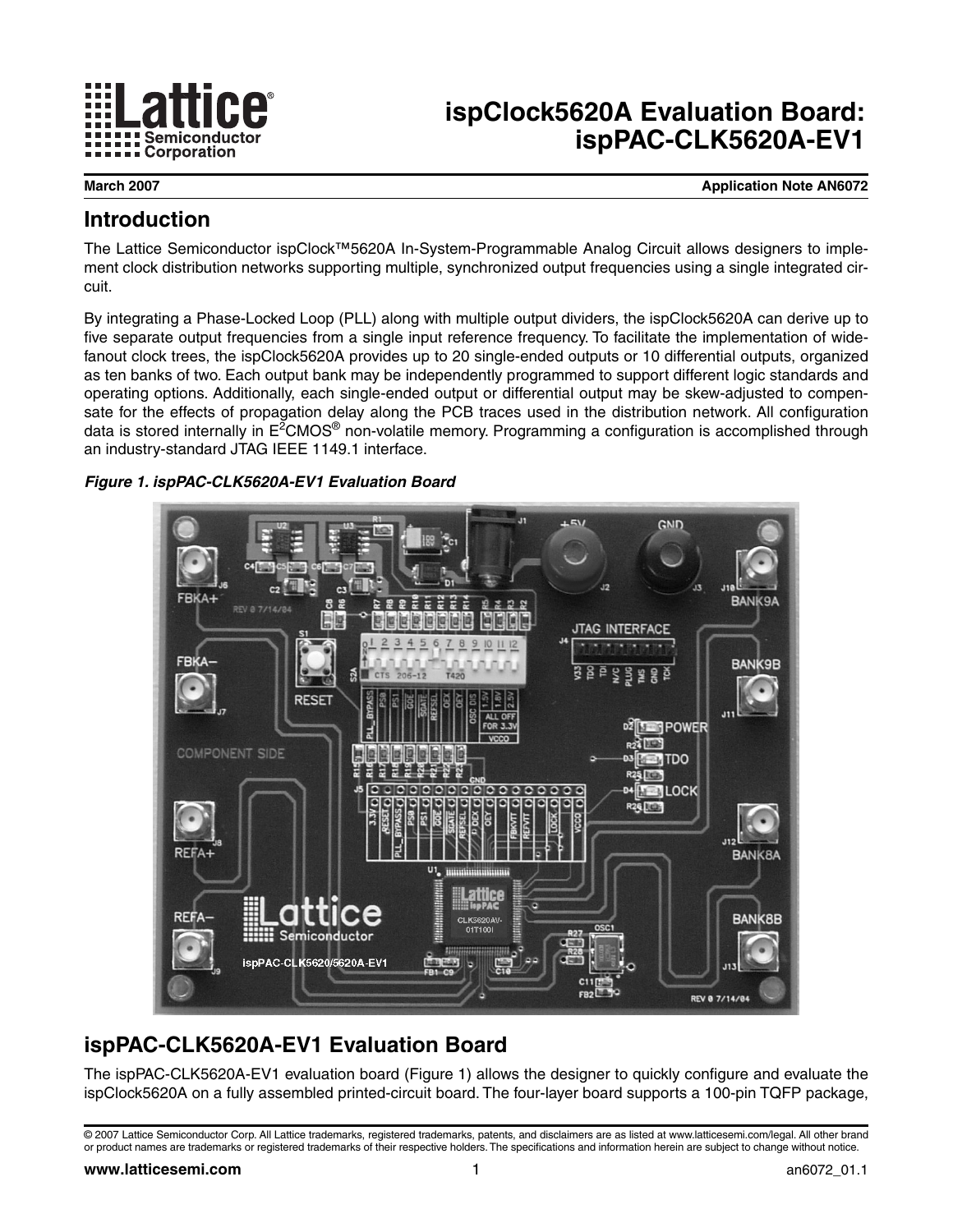a header for user I/O and a JTAG programming cable connector. SMA connectors are installed to provide high-signal integrity access to selected high-speed I/O signals. JTAG programming signals can be generated by using an ispDOWNLOAD® programming cable connected between the evaluation board and a PC's parallel (printer) port. All user-programmable features of the ispPAC-CLK5620A can be easily configured using Lattice Semiconductor's PAC-Designer® software.

## **Programming Interface**

Lattice Semiconductor's ispDOWNLOAD cable can be used to program the ispClock5620A which is provided on the evaluation board. This cable plugs into a PC-compatible's parallel port connector, and includes active buffer circuitry inside its DB-25 connector housing. The other end of the ispDOWNLOAD cable terminates in an 8-pin 0.100" pitch header connector which plugs directly into a mating connector provided on the ispPAC-CLK5620A-EV1 evaluation board.

## **Power Supply Considerations**

The ispClock5620A operates with analog and digital core power supplies of 3.3V, while each output driver has a dedicated power supply pin which may be driven with supply voltage of 1.5V, 1.8V, 2.5V or 3.3V, depending on the logic standard which it has been configured to drive.

To simplify evaluation work, the ispPAC-CLK5620A-EV1 board was designed to operate from a single 4.5V-5.5V power supply, which may be brought in through either a pair of banana plugs (J2 and J3), or a standard 5mm power plug (J1 - center tip positive). The evaluation board provides two linear regulators to provide the appropriate operating voltages for the ispClock5620A. One of these regulators provides a fixed 3.3V for the analog and core functions, while the other regulator is dipswitch-programmable to provide 1.5V, 1.8V, 2.5V and 3.3V to power the BANK8 and BANK9 output drivers.

## **Input/Output Connections**

Connectors are provided for key functions and test points on this evaluation board, as shown In [Figure 2.](#page-2-0) Power may be supplied in one of two ways; either through two color coded (RED =  $+$ , BLACK =  $-$ ) banana jacks in the upper right corner of the board or through a 5mm (center pin +) DC power connector (J1), The JTAG programming cable is connected to a keyed header (J4) in the upper right corner of the board.

Access to a subset of the ispClock5620A's I/O pins is available at J5, which is a 2x17 row of pads to which one may attach test probes or a ribbon-cable connector. At this point most of the device's non-RF control pins (except those required for the JTAG programming interface) are accessible.

SMA connectors are provided along the left and right edges of the board to support access to key high-speed I/O pins. Pairs of connectors are provided for the BANK8 and BANK9 outputs (J10-J13). Additional pairs of connectors are provided for REFA(+/-) clock reference inputs (J8, J9) and FBKA (+, -) external feedback inputs (J6, J7). On this evaluation board design the REFB(+/-) clock inputs are dedicated to supporting an on-board crystal oscillator. Because this board was designed to maintain high levels of signal integrity at the edge rates at which the ispClock5620A operates, it is strongly suggested that the user do not attempt to access any of the device's highspeed I/O except through the provided SMA connectors and supporting impedance-controlled printed-circuit traces.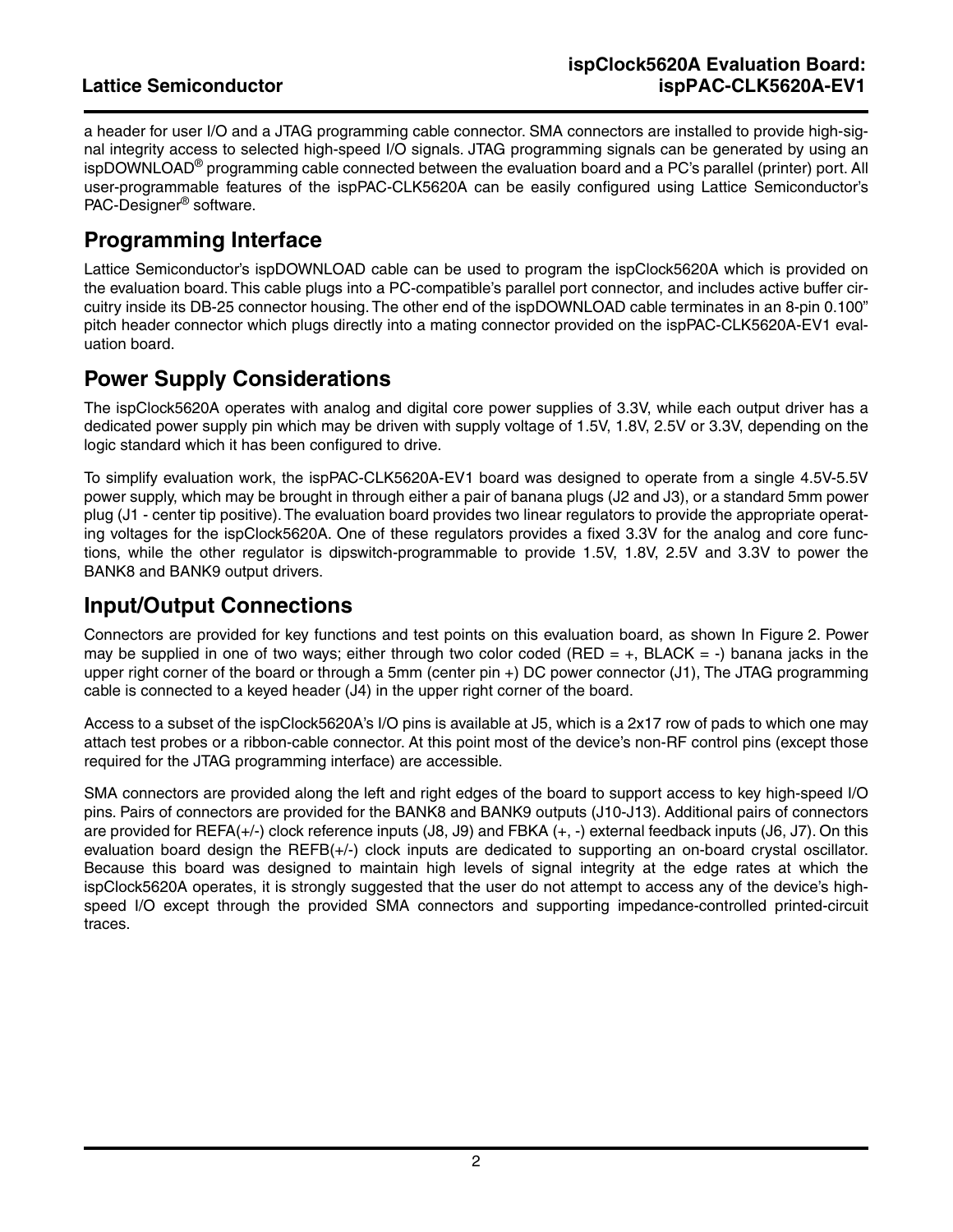<span id="page-2-0"></span>



### **Controls and Indicators**

A 12-position dipswitch (S2) is provided on the evaluation board ([Figure 2](#page-2-0)) for the purpose of setting device inputs and programming the VCCO power supply for the BANK8 and BANK9 outputs. The following table shows the options controlled by each switch:

#### *Table 1. User Configuration Functions*

| <b>Position</b> | <b>Function (when ON)</b>        |  |  |
|-----------------|----------------------------------|--|--|
| 1               | PLL_BYPASS                       |  |  |
| 2               | PS <sub>0</sub>                  |  |  |
| 3               | PS <sub>1</sub>                  |  |  |
| 4               | <b>GOE</b>                       |  |  |
| 5               | <b>SGATE</b>                     |  |  |
| 6               | <b>REFSEL</b>                    |  |  |
| 7               | <b>OEX</b>                       |  |  |
| 8               | <b>OEY</b>                       |  |  |
| 9               | <b>OSC DIS</b>                   |  |  |
| 10              |                                  |  |  |
| 11              | BANK8 and BANK9 VCCO Programming |  |  |
| 12              |                                  |  |  |

Each of the switch positions used to control logic inputs (positions 1-8) pulls its respective control signal HIGH when it is turned on. Each of these switch outputs is connected to the device through a 1KΩ resistor. This feature allows external CMOS logic control signals applied to the J5 header connector to over-ride the on-board switch settlings.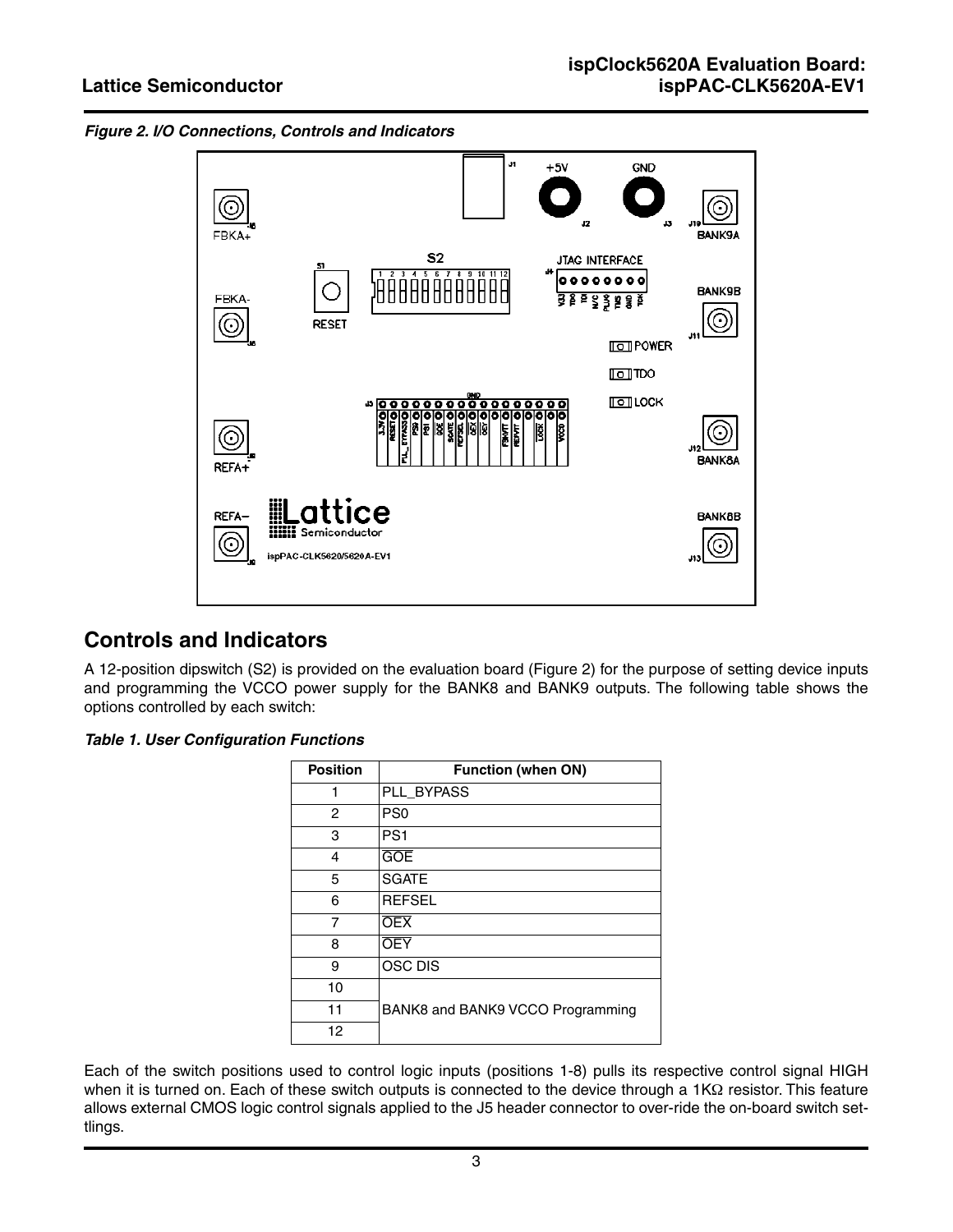Switch position 9 (OSC DIS) is used to control the evaluation board's on-board clock oscillator. When this switch is set to the OFF position the on-board 100MHz oscillator is active and when it is the ON position it is disabled. Disabling the on-board oscillator is desirable when an external clock source is used as an input reference signal because doing so reduces the jitter measured at the board's output. Note that if the on-board source is selected (REFSEL switch = ON) the on-board clock must not be disabled.

Switch positions 10-12 are used to program the VCCO supply for output banks 8 and 9. When all of these switches are OFF, the default supply VCCO supply is 3.3V. The following table shows the switch configurations needed to develop standard supply voltages:

| <b>S2 Switch Position</b> |            |            |             |
|---------------------------|------------|------------|-------------|
| 10                        | 11         | 12         | <b>VCCO</b> |
| <b>OFF</b>                | <b>OFF</b> | <b>OFF</b> | 3.3V        |
| ON                        | <b>OFF</b> | <b>OFF</b> | 1.5V        |
| <b>OFF</b>                | ΟN         | OFF        | 1.8V        |
| OFF                       | OFF        | OΝ         | 2.5V        |

#### *Table 2. VCCO Programming Switch (S2) Configurations*

A reset switch (S1) is provided on the evaluation board which pulls the RESET input pin HIGH when it is depressed, re-initializing the ispClock5620A. After changing profiles or reprogramming the ispClock5620A it is necessary to reset the device to obtain a stable clock output.

Several LEDs are also provided on the evaluation board to indicate proper function and as aids to debugging. LED D2 (red) indicates that the on-board 3.3V supply is powered up. LED D3 (yellow) is connected to the ispClock5620A's TDO line, and will briefly flash when downloading, indicating that download data has made it to the device. Finally, when LED D4 (green) is lit, this indicates that the ispClock5620A's PLL is in a 'locked' state.

### **Schematics**

The following three figures comprise the schematics for the ispPAC-CLK5620A-EV1 evaluation board. [Figure 3](#page-3-0) shows the on-board power-conditioning circuitry, [Figure 4](#page-4-0) shows the high-speed interconnects and on-board oscillator circuitry, while [Figure 5](#page-4-1) shows all the logic control signals and indicators.



#### <span id="page-3-0"></span>*Figure 3. On-Board Power Supplies*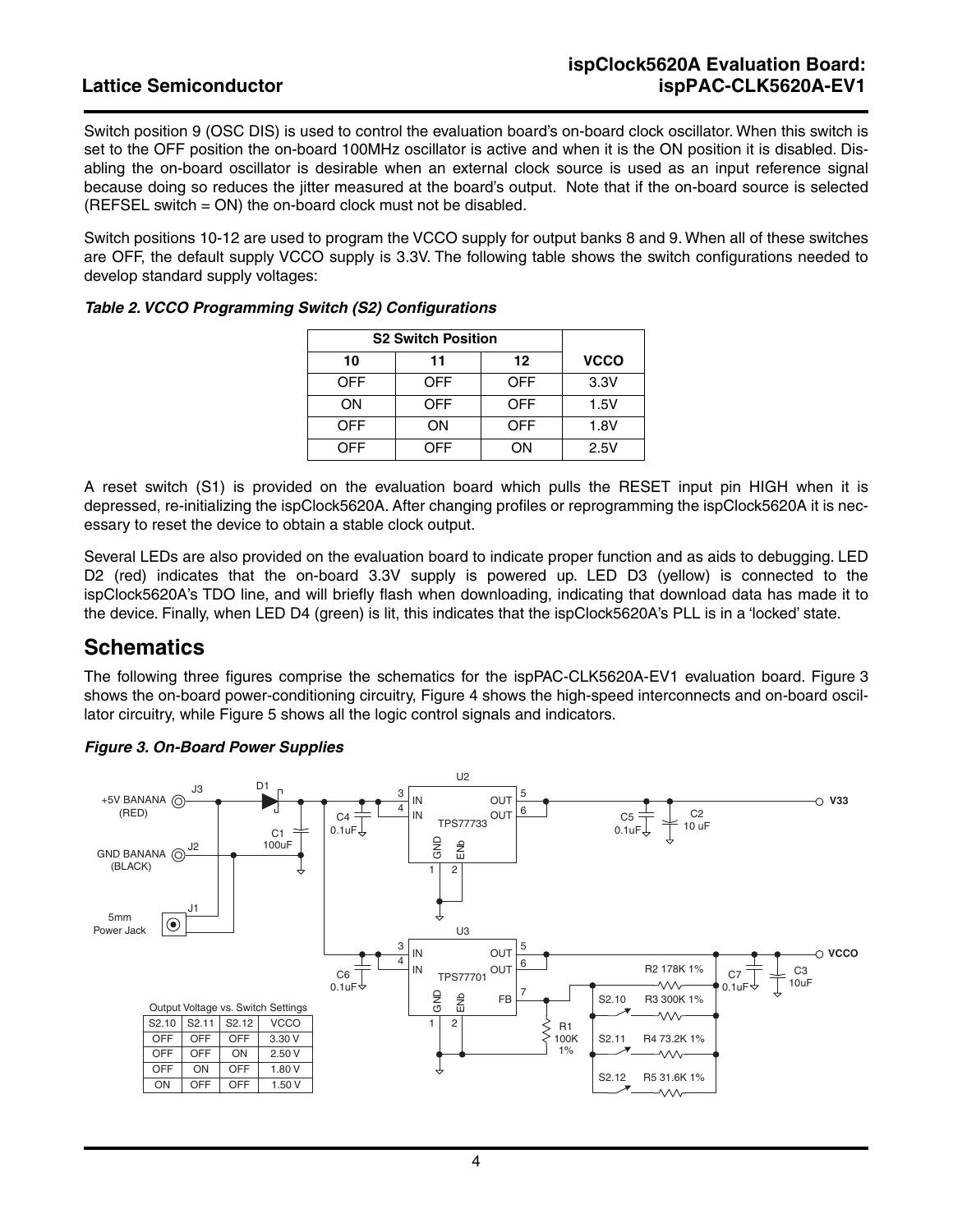#### <span id="page-4-0"></span>*Figure 4. Oscillator and High-Speed I/O*



<span id="page-4-1"></span>*Figure 5. User Controls and Miscellaneous I/O*

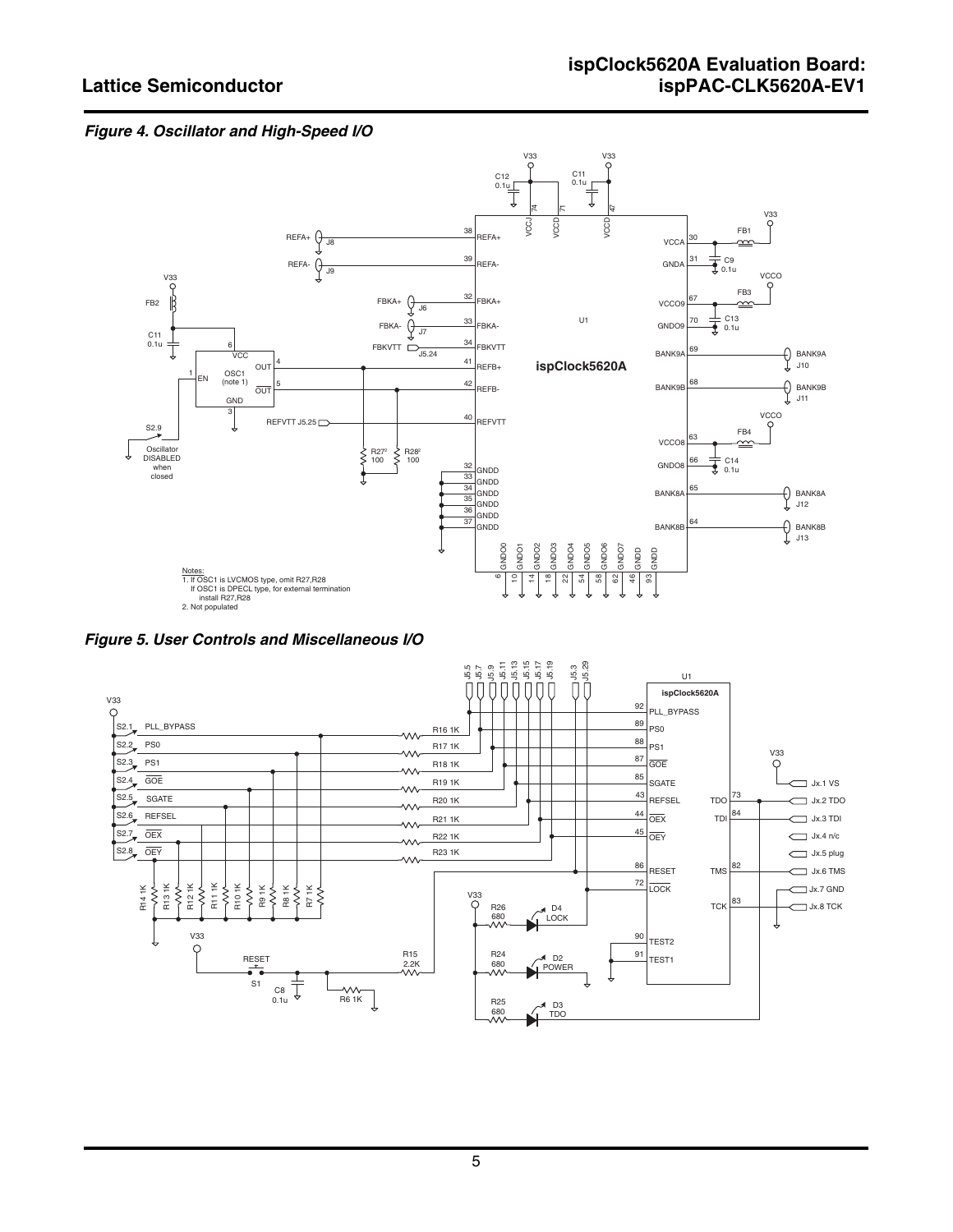# **PCB Artwork**

*Figure 6. Silk Screen*



*Figure 7. Component Side Copper (Layer 1)*

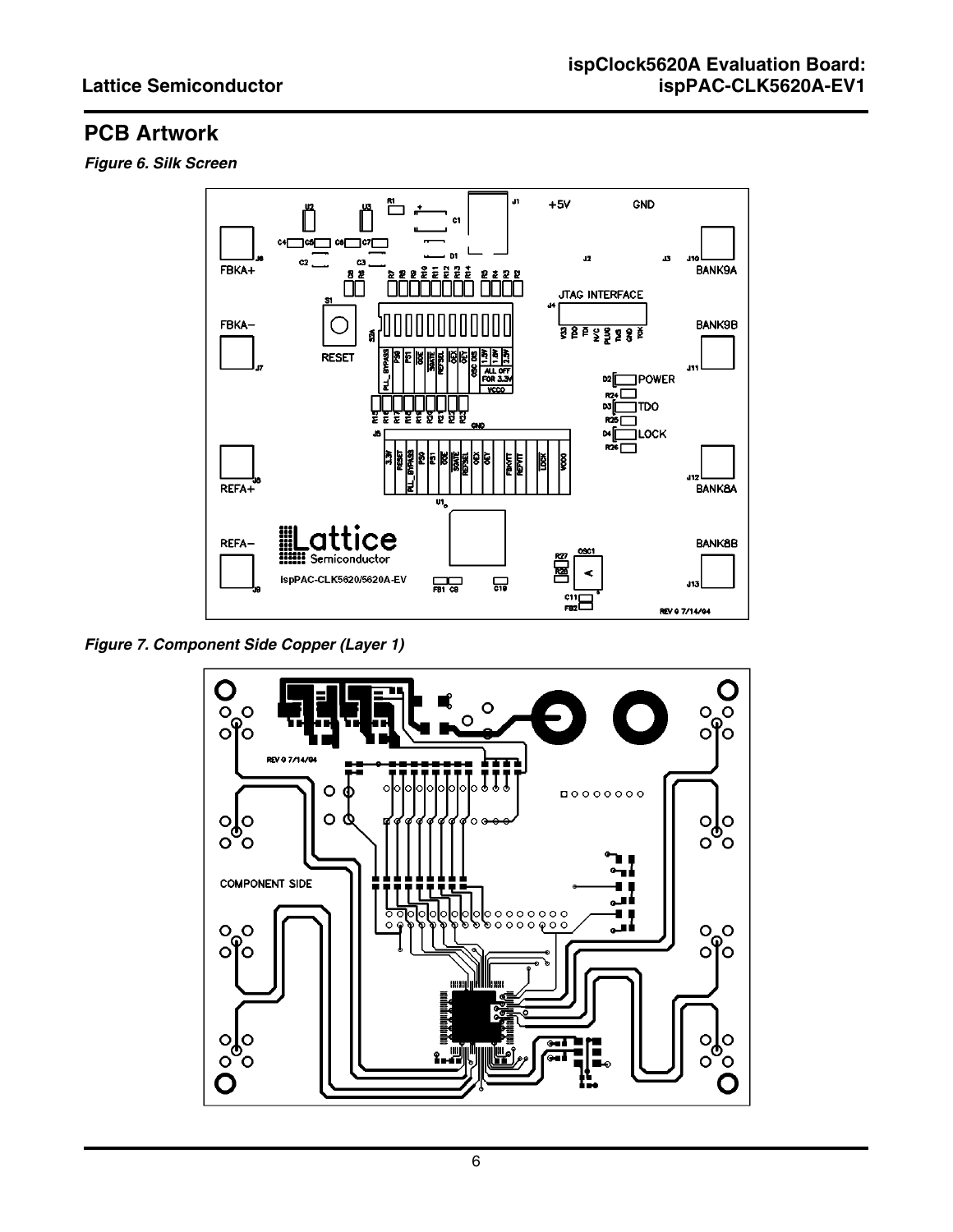*Figure 8. Ground Plane (Layer 2)*



*Figure 9. Power Plane (Layer 3)*

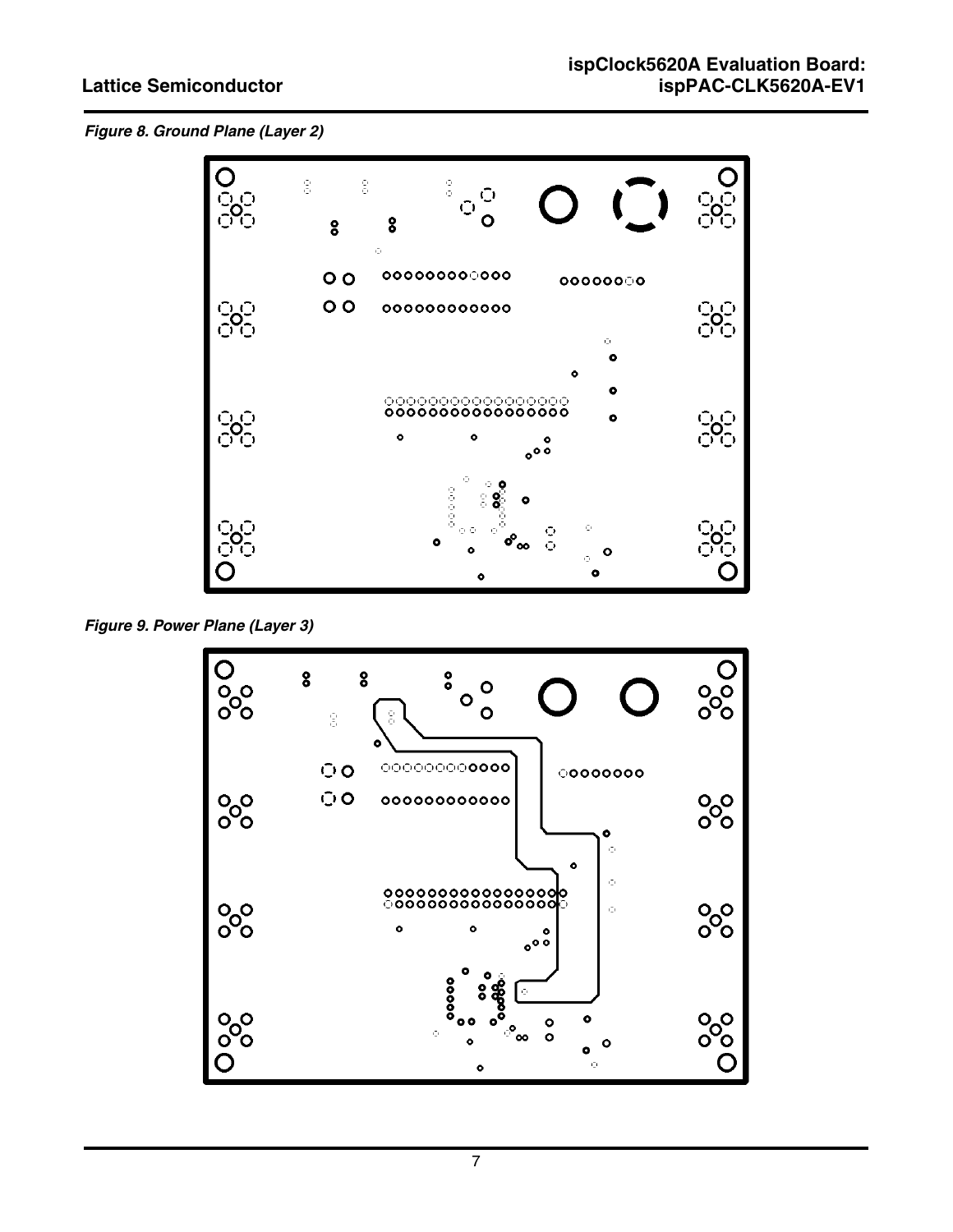*Figure 10. Solder-side Copper (Layer 4)*

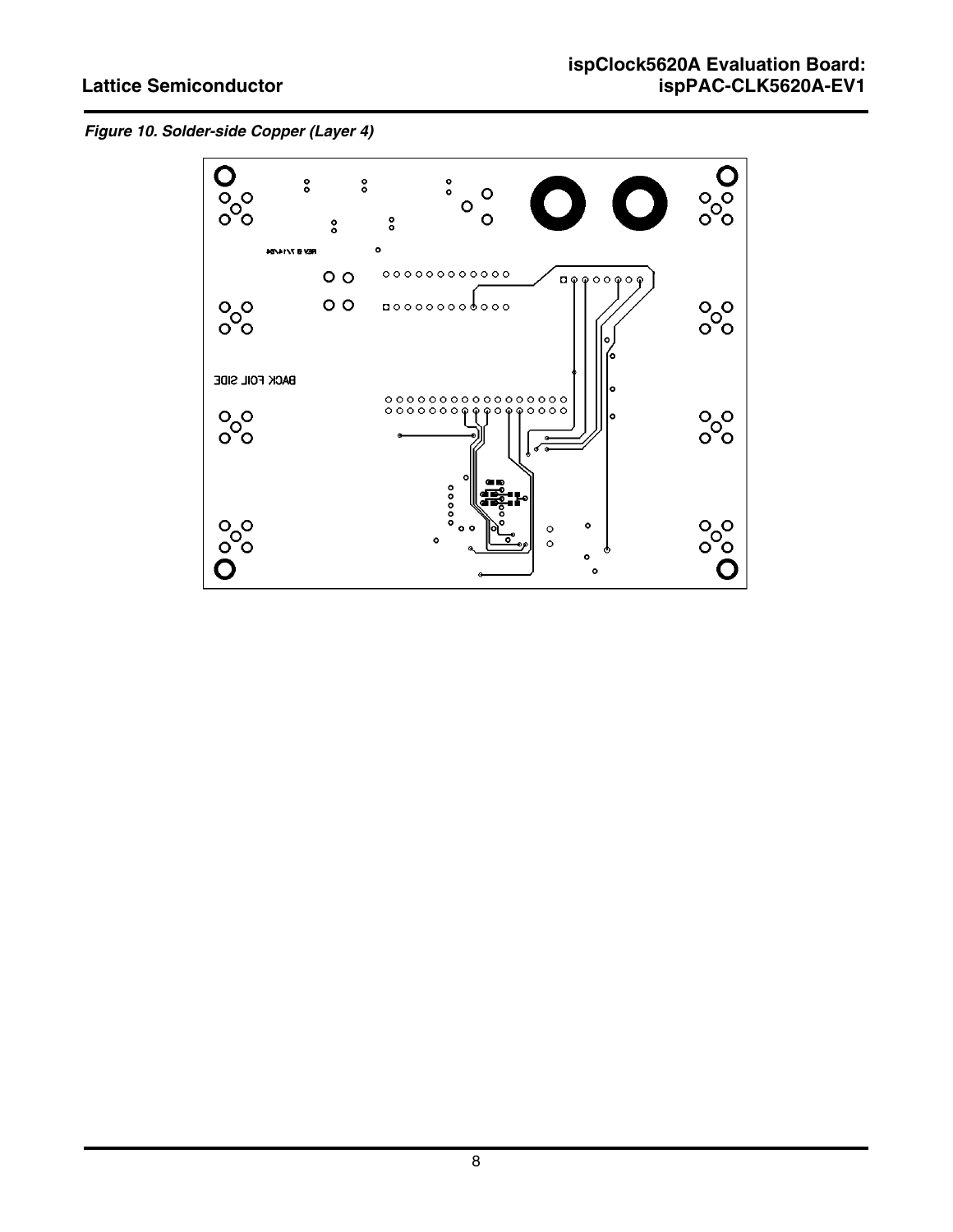# **Component List**

| Quantity       | <b>Reference Designators</b>                                                            | <b>Description</b>                                            |
|----------------|-----------------------------------------------------------------------------------------|---------------------------------------------------------------|
| 1              | n/a                                                                                     | ispPAC-CLK5620A-EV1 Printed Wiring Board                      |
| 1              | C1                                                                                      | 100µF 10V tantalum capacitor, Panasonic ECS-T1AD107R          |
| 2              | C <sub>2</sub> , C <sub>3</sub>                                                         | 10µF 10V tantalum capacitor, Panasonic ECS-T1AX106R           |
| 5              | C4, C5, C6, C7, C8                                                                      | 0.1µF 16V capacitor SMD0805, Panasonic ECJ-2VB1C104K          |
| 6              | C9, C10, C11, C12, C13, C14                                                             | 0.1µF 16V capacitor SMD0603, Panasonic ECJ-1VB1C104K          |
| 1              | D <sub>1</sub>                                                                          | Schottky rectifier, International Rectifier MRBS130LTR        |
| 1              | D <sub>2</sub>                                                                          | Red LED SMD1206, LiteOn LTST-C150KRKT                         |
| 1              | D3                                                                                      | Yellow LED SMD1206, LiteOn LTST-C150KYKT                      |
| 1              | D <sub>4</sub>                                                                          | Green LED SMD1206, LiteOn LTST-C150KGKT                       |
| 4              | FB1, FB2, FB3, FB4                                                                      | SMD0603 Ferrite Bead, Steward MI0603J600R-00                  |
| 1              | J1                                                                                      | DC Power Connector, CUI PJ-102BH                              |
| 1              | J2                                                                                      | Banana Jack Red, SPC Technologies 845-R                       |
| 1              | JЗ                                                                                      | Banana Jack Black, SPC Technologies 845-B                     |
| 1              | J4                                                                                      | 8-Position Single-Row Header, Molex 22-28-4084                |
| 1              | J5                                                                                      | 34-position Dual Row Header (Not Populated), Molex 10-88-1341 |
| 8              | J6, J7, J8, J9, J10, J11, J12, J13                                                      | SMA Connector, Amphenol 901-144-8RFX                          |
| 1              | R1                                                                                      | 100k 1% SMD0805 Resistor, Yageo 9C08052A1003FKHFT             |
| $\mathbf{1}$   | R <sub>2</sub>                                                                          | 178k 1% SMD0805 Resistor, Yageo 9C08052A1783FKHFT             |
| 1              | R <sub>3</sub>                                                                          | 300k 1% SMD0805 Resistor, Yageo 9C08052A3003FKHFT             |
| 1              | R <sub>4</sub>                                                                          | 73.2k 1% SMD0805 Resistor, Yageo 9C08052A7322FKHFT            |
| $\mathbf{1}$   | R <sub>5</sub>                                                                          | 31.6k 1% SMD0805 Resistor, Yageo 9C08052A3162FKHFT            |
| 18             | R6, R7, R8, R9, R10, R11, R12, R13, R14, R15,<br>R16, R17, R18, R19, R20, R21, R22, R23 | 1K 5% SMD0805 Resistor, Yageo 9C08052A1001JLHFT               |
| 3              | R24, R25, R26                                                                           | 6802 5% SMD0805 Resistor, Yageo 9C08052A6800JLHFT             |
| $\overline{c}$ | $R27^1, R28^1$                                                                          | 100Ω 1% SMD0603 Resistor, Panasonic ERJ-3EKF1000V             |
| 1              | S <sub>1</sub>                                                                          | Momentary Tactile Switch, Panasonic EVQPAD04M                 |
| 1              | S <sub>2</sub>                                                                          | 12-position dipswitch, CTS 206-12ST                           |
| 1              | U1                                                                                      | ispClock5620A (ispPAC-CLK5620AV-01T100I)                      |
| 1              | U <sub>2</sub>                                                                          | 3.3V fixed regulator SOIC8, Texas Instruments TPS77733D       |
| 1              | U3                                                                                      | Adjustable regulator SOIC8, Texas Instruments TPS77701D       |
| 1              | X1                                                                                      | 100MHz LVCMOS Oscillator, ECS-3953M-1000-B                    |
| 4              | n/a                                                                                     | Rubber Feet, 3M SJ-5003                                       |

1. Install only for use with differential PECL oscillator.

# **Ordering Information**

| <b>Description</b>                                                                                          | <b>Ordering Part Number</b> | <b>China RoHS Environment-Friendly</b><br>Use Period (EFUP) |
|-------------------------------------------------------------------------------------------------------------|-----------------------------|-------------------------------------------------------------|
| ispClock5620A evaluation board with ispPAC-CLK5620VA-<br>01T100I device and ispDOWNLOAD <sup>®</sup> Cable. | PAC-SYSCLK5620AV            |                                                             |